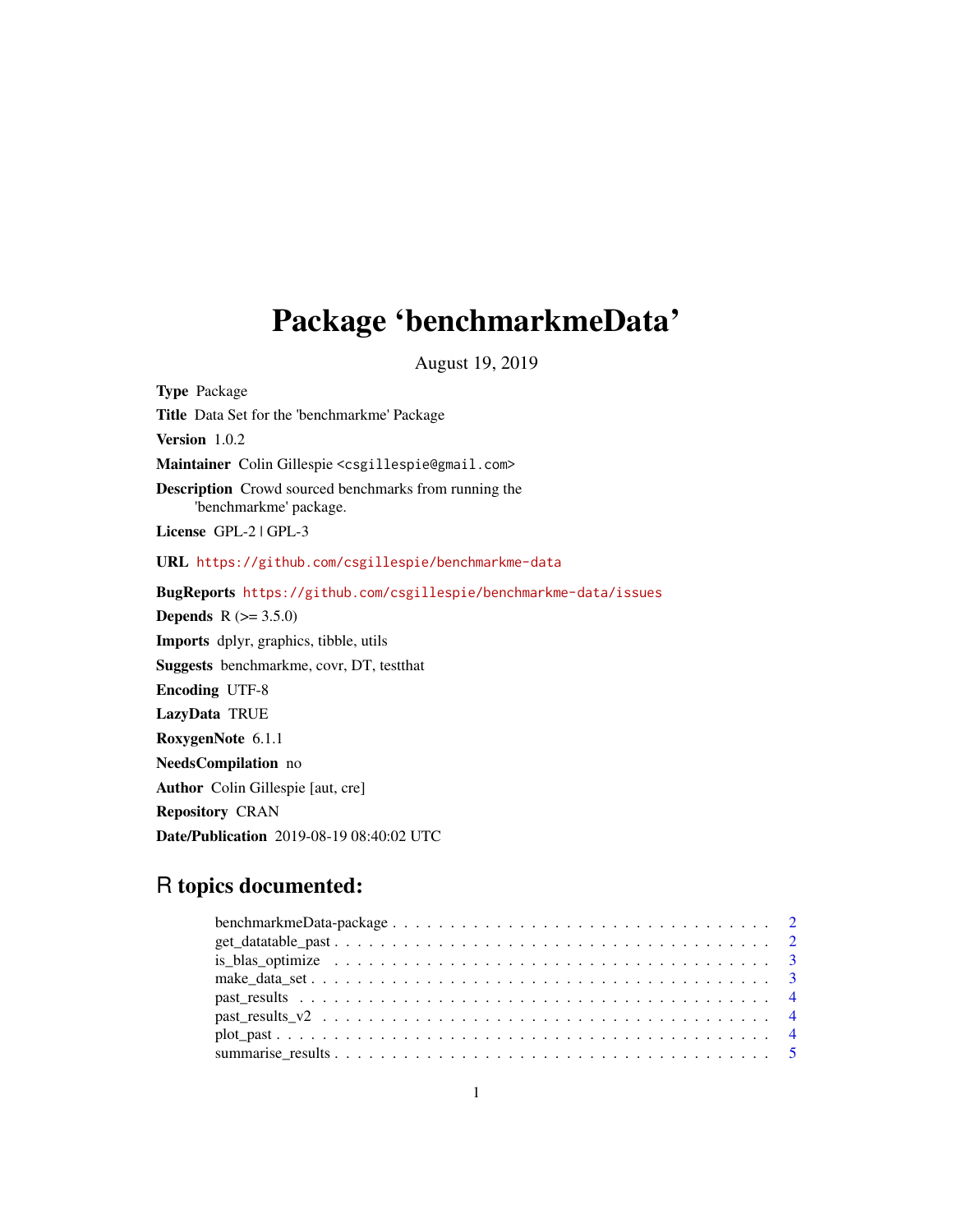#### <span id="page-1-0"></span>**Index** [6](#page-5-0) **6**

benchmarkmeData-package

*The benchmarkmeData package*

# Description

This package contains the results from users running the **benchmarkme** package. The key function is plot\_past().

# Author(s)

<csgillespie@gmail.com>

# See Also

<https://github.com/csgillespie/benchmarkme-data>

# Examples

plot\_past("prog")

get\_datatable\_past *Interactive table of results*

# Description

A summary of past results

# Usage

```
get_datatable_past(test_group, blas_optimize = NULL, cores = 0)
```
# Arguments

| test_group | One of "prog", "matrix_fun", "matrix_cal", "read5", "read50", "read200", "write5",<br>"write 50" or "write 200". Default value prog.                |
|------------|-----------------------------------------------------------------------------------------------------------------------------------------------------|
|            | blas_optimize Default NULL. The default behaviour is to plot all results. To plot only the BLAS<br>optimized results, set to TRUE, otherwise FALSE. |
| cores      | Default 0, i.e. no parallel.                                                                                                                        |

# Examples

## Need the DT package ## View all results for prog test get\_datatable\_past("prog")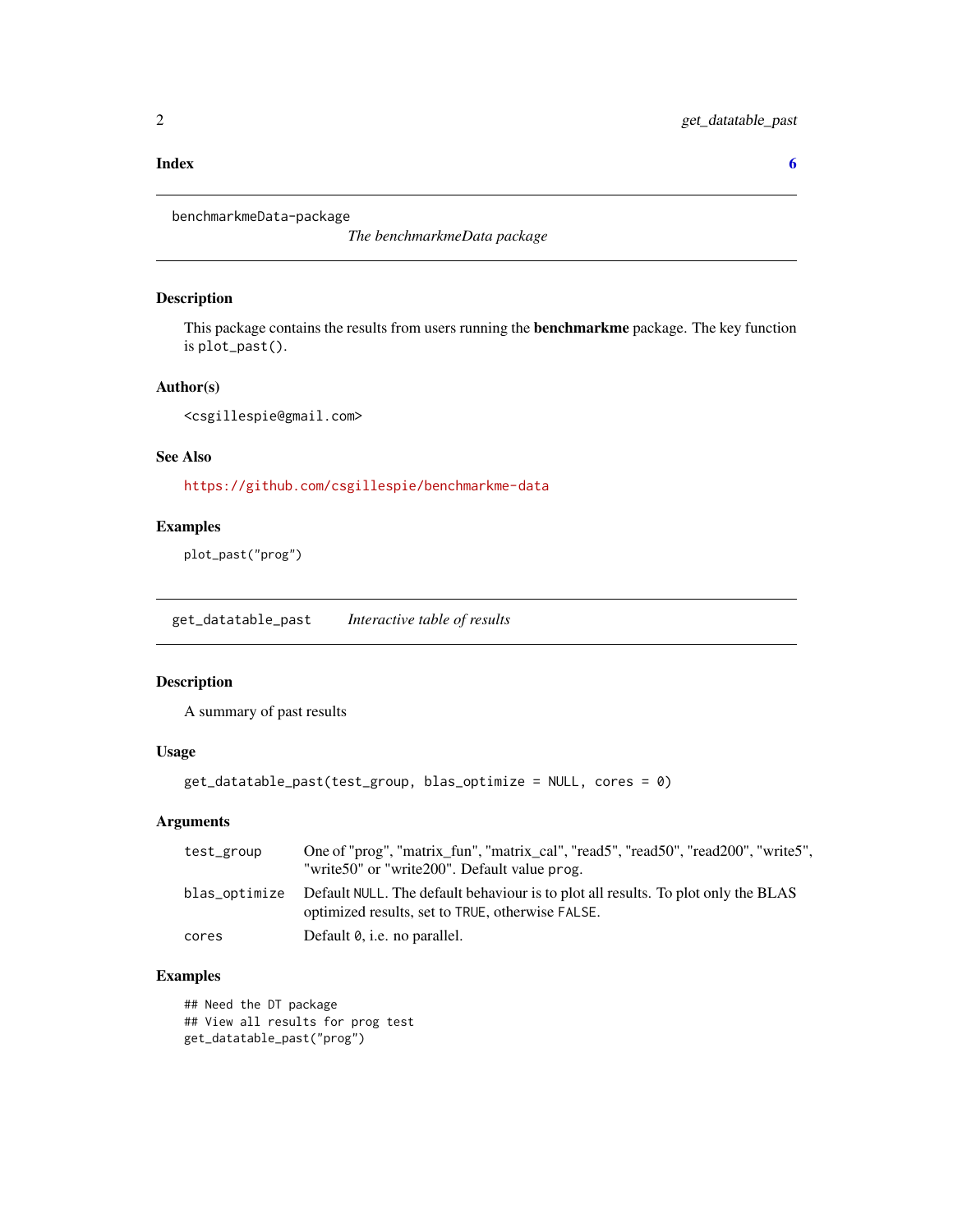# <span id="page-2-0"></span>Description

Try to determine parallel BLAS, which implies non-standard R! Compare user with elapsed time. If user » elapsed, then parallel BLAS

# Usage

```
is_blas_optimize(results)
```
# Arguments

results The output from a benchmark\_\* call.

make\_data\_set *Functions for manipulating uploaded results*

#### Description

Functions used for moving and creating the past\_results\_v2 data set from uploaded data. The move\_files function is used to moved files from the server to another location, whilst removing any empty data sets.

#### Usage

```
make_data_set(from)
```
move\_files(from, to)

# Arguments

| from | A directory containing the uploaded results. |
|------|----------------------------------------------|
| to   | Destination directory                        |

#### Note

One of the unit tests uploads an empty results file. Files where the results are NULL are moved to a sub-directory (called) empty in the to directory. If the empty directory doesn't exist, it is created.

Currently these functions are specific to my set-up.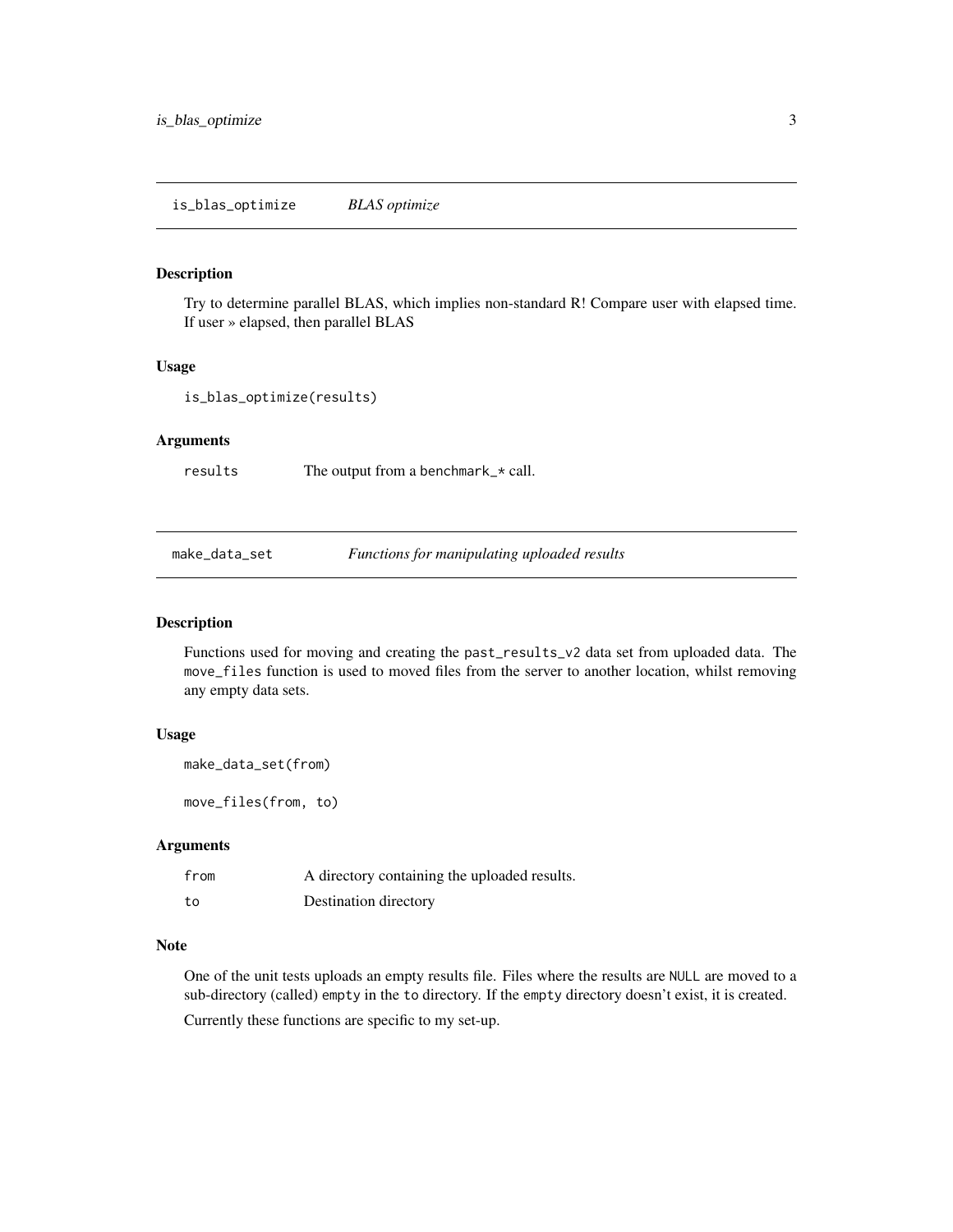<span id="page-3-0"></span>

# Description

A summary of past benchmarks.

# Format

A data frame

past\_results\_v2 *Benchmarking results*

# Description

A summary of past benchmarks.

# Format

A data frame

plot\_past *Scatter plot of past benchmarks*

# Description

Plot the previous benchmarks. This function creates two figures.

- Figure 1: Total benchmark time over all benchmarks (in seconds) on the y-axis.
- Figure 2: Relative time (compared to the smallest benchmark).

The data set used is data(past\_results\_v2).

#### Usage

```
plot_past(test_group, blas_optimize = NULL, cores = 0, log = "y")
```
# Arguments

| test_group    | One of "prog", "matrix_fun", "matrix_cal", "read5", "read50", "read200", "write5",                                                    |
|---------------|---------------------------------------------------------------------------------------------------------------------------------------|
|               | "write50" or "write200". Default value prog.                                                                                          |
| blas_optimize | Default NULL. The default behaviour is to plot all results. To plot only the BLAS<br>optimized results, set to TRUE, otherwise FALSE. |
| cores         | Default 0, <i>i.e.</i> no parallel.                                                                                                   |
| log           | By default the y axis is plotted on the log scale. To change, set the the argument<br>equal to the empty parameter string, "".        |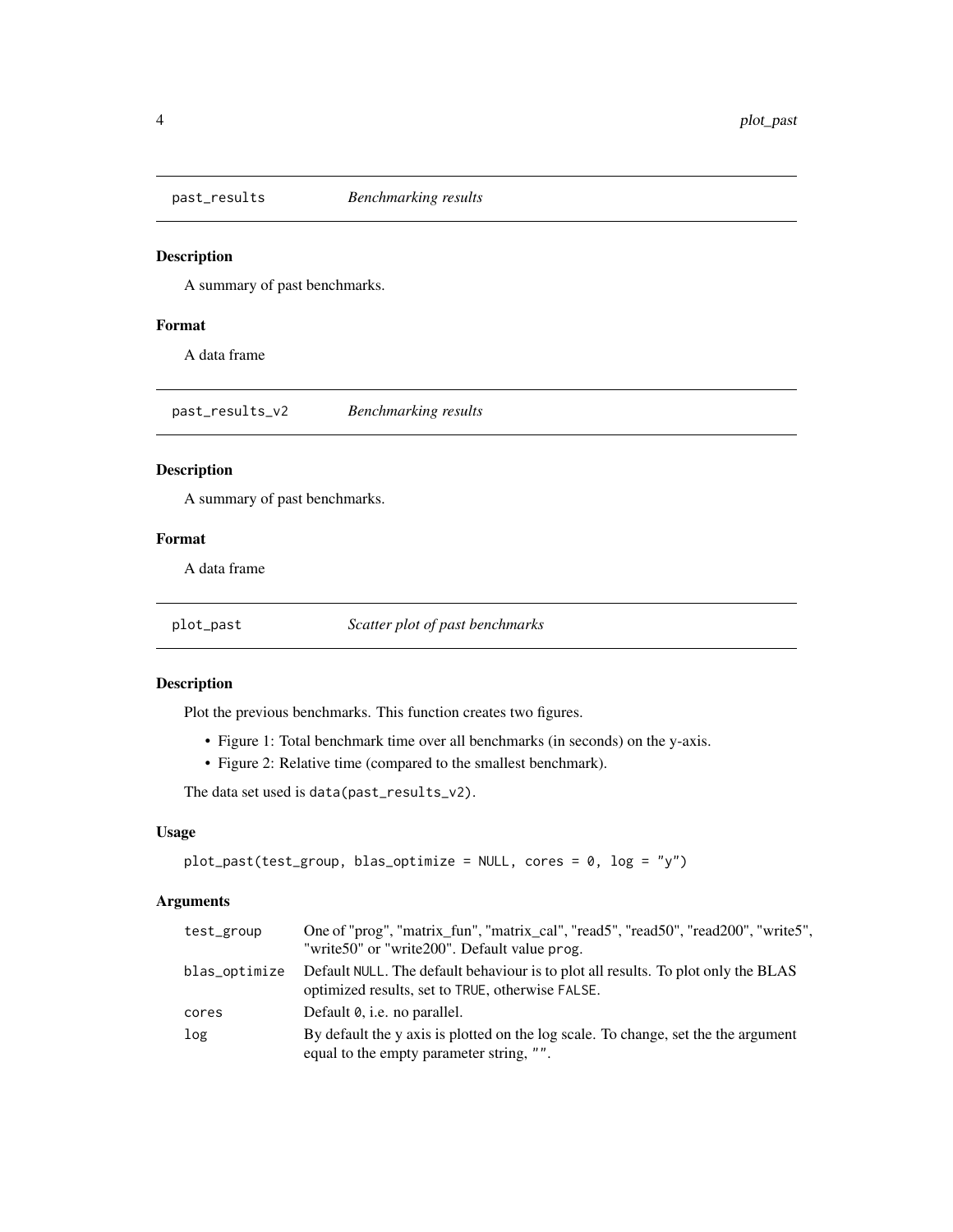# <span id="page-4-0"></span>summarise\_results 5

# Examples

```
## Plot all past results for the `prog` benchmark
plot_past("prog", blas_optimize = NULL)
```
summarise\_results *Selecting results*

# Description

Selects and aggregates over the past\_results\_v2 data set or the results input data set..

# Usage

```
summarise_results(res)
```

```
select_results(test_group, results = NULL, blas_optimize = NULL,
 cores = 0)
```
# Arguments

| res           | A list containing benchmark results and system information.                                                                           |
|---------------|---------------------------------------------------------------------------------------------------------------------------------------|
| test_group    | One of "prog", "matrix_fun", "matrix_cal", "read5", "read50", "read200", "write5",<br>"write50" or "write200". Default value prog.    |
| results       | Default NULL. If NULL the past_results_v2 data set is used. Otherwise, the<br>input data set.                                         |
| blas_optimize | Default NULL. The default behaviour is to plot all results. To plot only the BLAS<br>optimized results, set to TRUE, otherwise FALSE. |
| cores         | Default 0, i.e. no parallel.                                                                                                          |

#### Value

A data frame

# Examples

```
select_results("prog", blas_optimize = NULL)
```